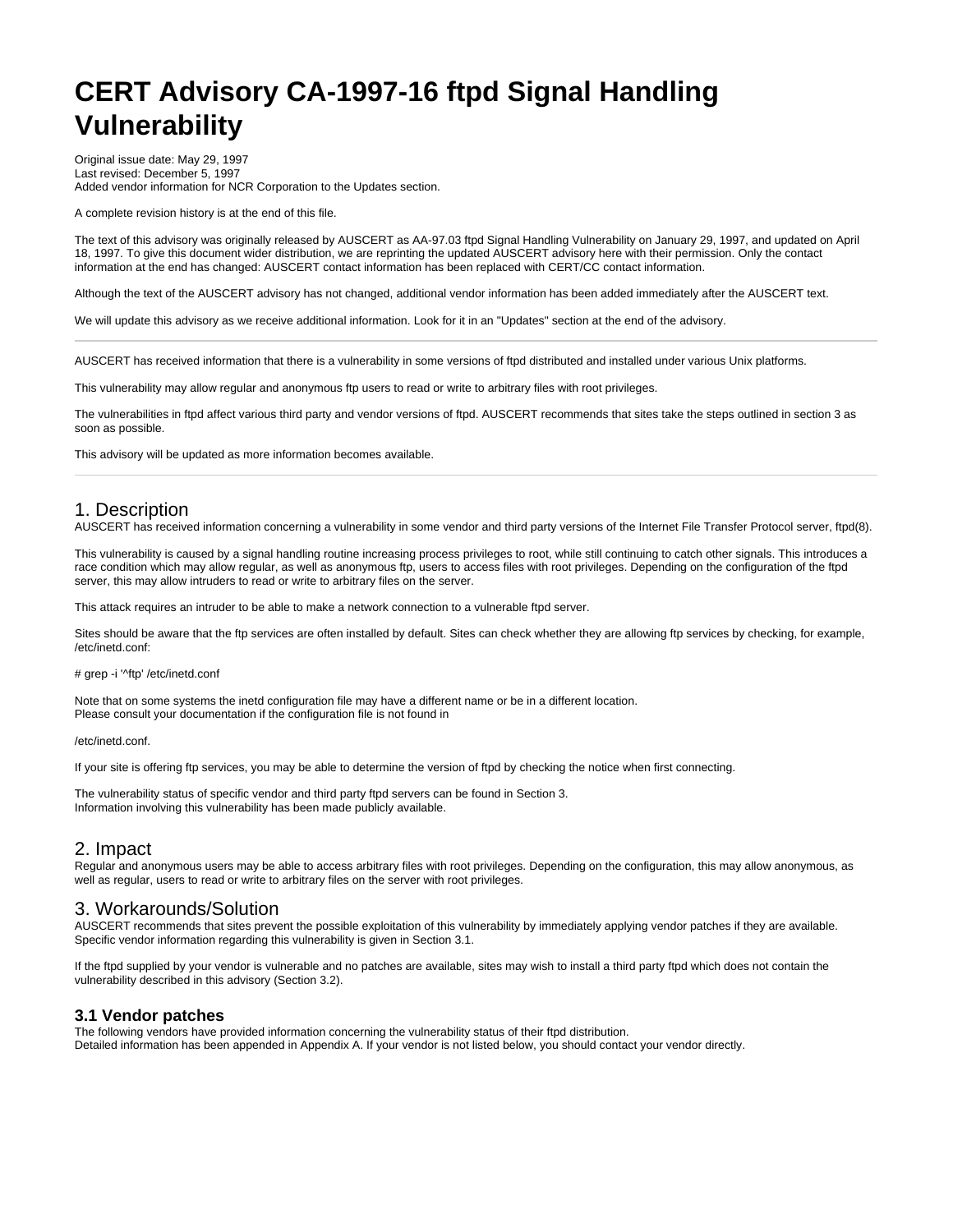Berkeley Software Design, Inc. Digital Equipment Corporation The FreeBSD Project Hewlett-Packard Corporation IBM Corporation The NetBSD Project The OpenBSD Project Red Hat Software Silicon Graphics Inc. Washington University ftpd (Academ beta version) Wietse Venema's logdaemon ftpd

# **3.2 Third party ftpd distributions**

AUSCERT has received information that the following third party ftpd distributions do not contain the signal handling vulnerability described in this advisory:

wu-ftpd 2.4.2-beta-12 logdaemon 5.6 ftpd

Sites should ensure they are using the current version of this software. Information on these distributions is contained in Appendix A.

Sites should note that these third party ftpd distributions may offer some different functionality to vendor versions of ftpd. AUSCERT advises sites to read the documentation provided with the above third party ftpd distributions before installing.

# Appendix A

#### **Berkeley Software Design, Inc. (BSDI)**

BSD/OS 2.1 is vulnerable to the ftpd problem described in this advisory. Patches have been issued and may be retrieved via the [patches@BSDI.COM e](mailto:patches@BSDI.COM)ma il server or from:

<ftp://ftp.bsdi.com/bsdi/patches/patches-2.1/U210-033>

### **Digital Equipment Corporation**

DIGITAL UNIX Versions:

3.2c, 3.2de1, 3.2de2, 3.2f, 3.2g, 4.0, 4.0a, 4.0b

SOLUTION:

This potential security vulnerability has been resolved and an official patch kit is available for DIGITAL UNIX V3.2g, V4.0, V4.0a, and V4.0b.

This article will be updated accordingly when patch kits for DIGITAL UNIX V3.2c, V3.2de1, V3.2de2, V3.2f become available.

The currently available patches may be obtained from your normal Digital support channel or from the following URL. (Select the appropriate version to locate this patch kit)

<ftp://ftp.service.digital.com/patches/public/dunix>

| <b>VERSION KIT ID</b> |                                     | SIZE CHECK SUM |     |
|-----------------------|-------------------------------------|----------------|-----|
| v3.2q                 | SSRT0448U_v32g.tar 296960 32064 290 |                |     |
| v4.0                  | SSRT0448U v40.tar 542720 07434 530  |                |     |
| v4.0a                 | SSRT0448U v40a.tar 542720 43691 530 |                |     |
| v4.0 <sub>b</sub>     | SSRT0448U v40b.tar 471040 45701     |                | 460 |

Please refer to the applicable README notes information prior to the installation of patch kits on your system.

Note: The appropriate patch kit must be reinstalled following any upgrade beginning with V3.2c up to and including V4.0b.

# **The FreeBSD Project**

The FreeBSD Project has informed AUSCERT that the vulnerability described in this advisory has been fixed in FreeBSD-current (from January 27, 1997), and will be fixed in the upcoming FreeBSD 2.2 release. All previous versions of FreeBSD are vulnerable.

#### **Hewlett-Packard Corporation**

Hewlett-Packard has informed AUSCERT that the ftpd distributed with HP-UX 9.x and 10.x are vulnerable to this problem. Patches are currently in process.

### **IBM Corporation**

The version of ftpd shipped with AIX is vulnerable to the conditions described in the advisory. The following APARs will be available shortly: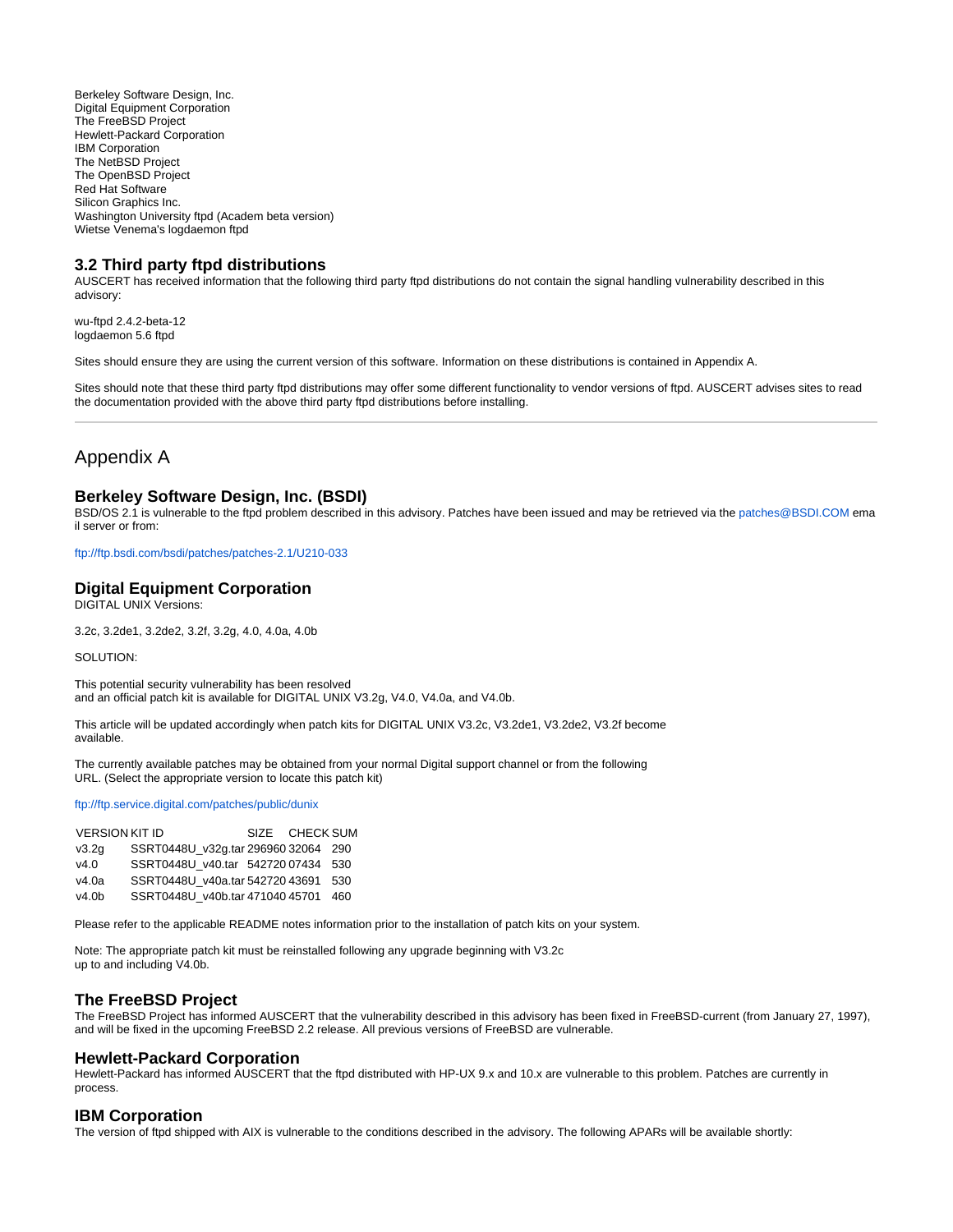AIX 3.2 : APAR IX65536 AIX 4.1 : APAR IX65537 AIX 4.2 : APAR IX65538

#### **To Order**

APARs may be ordered using Electronic Fix Distribution (via FixDist) or from the IBM Support Center. For more information on FixDist, reference URL:

<http://service.software.ibm.com/aixsupport/>

or send e-mail to [aixserv@austin.ibm.com](mailto:aixserv@austin.ibm.com) with a subject of "FixDist".

IBM and AIX are registered trademarks of International Business Machines Corporation.

#### **The NetBSD Project**

NetBSD (all versions) have the ftpd vulnerability described in this advisory. It has since been fixed in NetBSD-current. NetBSD have also made patches available and they can be retrieved from:

<ftp://ftp.netbsd.org/pub/NetBSD/misc/security/19970123-ftpd>

# **The OpenBSD Project**

OpenBSD 2.0 did have the vulnerability described in this advisory, but has since been fixed in OpenBSD 2.0-current (from January 5, 1997).

#### **Red Hat Software**

The signal handling code in wu-ftpd has some security problems which allows users to read all files on your system. A new version of wu-ftpd is now available for Red Hat 4.0 which Red Hat suggests installing on all of your systems. This new version uses the same fix posted to [redhat-list@redhat.com](mailto:redhat-list@redhat.com) by Savochkin Andrey Vladimirovich. Users of Red Hat Linux versions earlier then 4.0 should upgrade to 4.0 and then apply all available security packages.

Users whose computers have direct internet connections may apply this update by using one of the following commands:

Intel: rpm -Uvh <ftp://ftp.redhat.com/updates/4.0/i386/wu-ftpd-2.4.2b11-9.i386.rpm>

Alpha:

rpm -Uvh <ftp://ftp.redhat.com/updates/4.0/axp/wu-ftpd-2.4.2b11-9.axp.rpm>

SPARC:

rpm -Uvh<ftp://ftp.redhat.com/updates/4.0/sparc/wu-ftpd-2.4.2b11-9.sparc.rpm>

All of these packages have been signed with Red Hat's PGP key.

#### **wu-ftpd Academ beta version**

The current version of wu-ftpd (Academ beta version), wu-ftpd 2.4.2-beta-12, does not contain the vulnerability described in this advisory. Sites using earlier versions should upgrade to the current version immediately. At the time of writing, the current version can be retrieved from:

<ftp://ftp.academ.com/pub/wu-ftpd/private/>

#### **logdaemon Distribution**

The current version of Wietse Venema's logdaemon (5.6) package contains an ftpd utility which addresses the vulnerability described in this advisory. Sites using earlier versions of this package should upgrade immediately. The current version of the logdaemon package can be retrieved from:

<ftp://ftp.win.tue.nl/pub/security/> <ftp://ftp.auscert.org.au/pub/mirrors/ftp.win.tue.nl/logdaemon/> <ftp://ftp.cert.dfn.de/pub/tools/net/logdaemon/>

The MD5 checksum for Version 5.6 of the logdaemon package is:

MD5 (logdaemon-5.6.tar.gz) = 5068f4214024ae56d180548b96e9f368

AUSCERT thanks David Greenman, Wietse Venema (visiting IBM T.J. Watson Research) and Stan Barber (Academ Consulting Services) for their contributions in finding solutions to this vulnerability. Thanks also to Dr Leigh Hume (Macquarie University), CERT/CC, and DFNCERT for their assistance in this matter. AUSCERT also thanks those vendors that provided feedback and patch information contained in this advisory.

# UPDATES

Vendor Information Added by CERT/CC

#### **Digital Equipment Corporation**

AUG, 1997 DIGITAL UNIX Versions:

3.2C, 3.2DE1, 3.2DE2, 3.2F, 3.2G, 4.0, 4.0A, 4.0B, 4.0C

SOLUTION: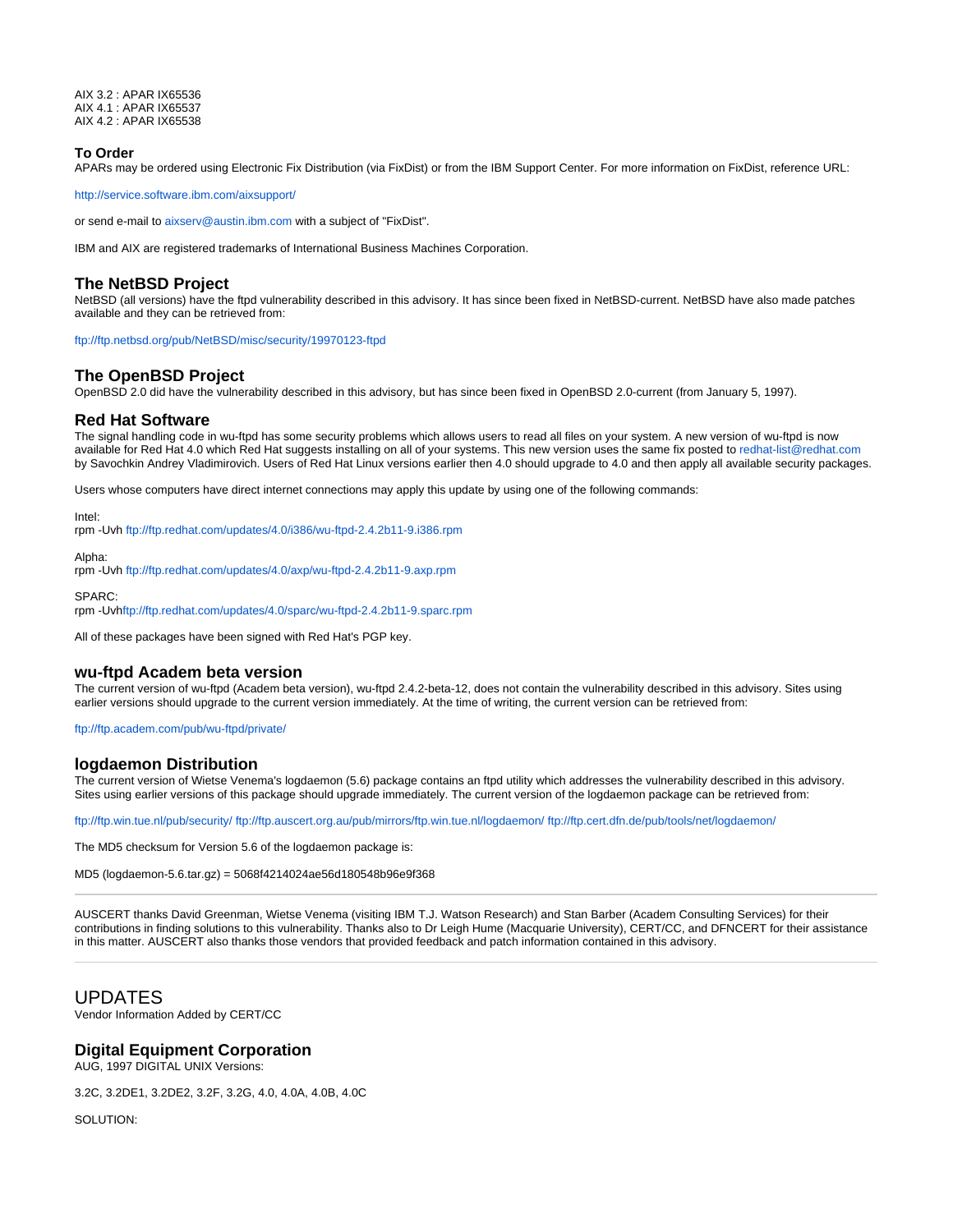This potential security vulnerability has been resolved and may be obtained from your normal Digital support channel or from the following URL.

NOTE: Previously released singular ECO patches that were identified for this problem have been superseded in the aggregate versions of the ECO patch kits.

<ftp://ftp.service.digital.com/patches/public/dunix>

(Select the appropriate version and it's aggregate patch kit).

Please refer to the applicable README notes information prior to the installation of patch kits on your system.

# **Hewlett-Packard Corporation**

HP has covered this in our security bulletin HPSBUX9702-055, 19 February 1997. The Security Bulletin contains pointers to the patches:

SOLUTION: Apply patch:

PHNE\_10008 for all platforms with HP-UX releases 9.X PHNE\_10009 for all platforms with HP-UX releases 10.0X/10.10 PHNE\_10010 for all platforms with HP-UX releases 10.20 PHNE\_10011 for all platforms with HP-UX releases 10.20 (kftpd)

AVAILABILITY: All patches are available now.

#### **IBM Corporation**

See the appropriate release below to determine your action.

#### **AIX 3.2**

Apply the following fix to your system:

APAR - IX65536 (PTF - U447700)

To determine if you have this PTF on your system, run the following command:

lslpp -lB U447700

**AIX 4.1** Apply the following fix to your system:

APAR - IX65537

To determine if you have this APAR on your system, run the following command:

instfix -ik IX65537

Or run the following command:

lslpp -h bos.net.tcp.client

Your version of bos.net.tcp.client should be 4.1.5.3 or later.

**AIX 4.2** Apply the following fix to your system:

APAR - IX65538

To determine if you have this APAR on your system, run the following command:

instfix -ik IX65538

Or run the following command:

lslpp -h bos.net.tcp.client

Your version of bos.net.tcp.client should be 4.2.1.0 or later.

# **To Order**

APARs may be ordered using Electronic Fix Distribution (via FixDist) or from the IBM Support Center. For more information on FixDist, reference URL:

<http://service.software.ibm.com/aixsupport/>

or send e-mail to [aixserv@austin.ibm.com](mailto:aixserv@austin.ibm.com) with a subject of "FixDist".

IBM and AIX are registered trademarks of International Business Machines Corporation.